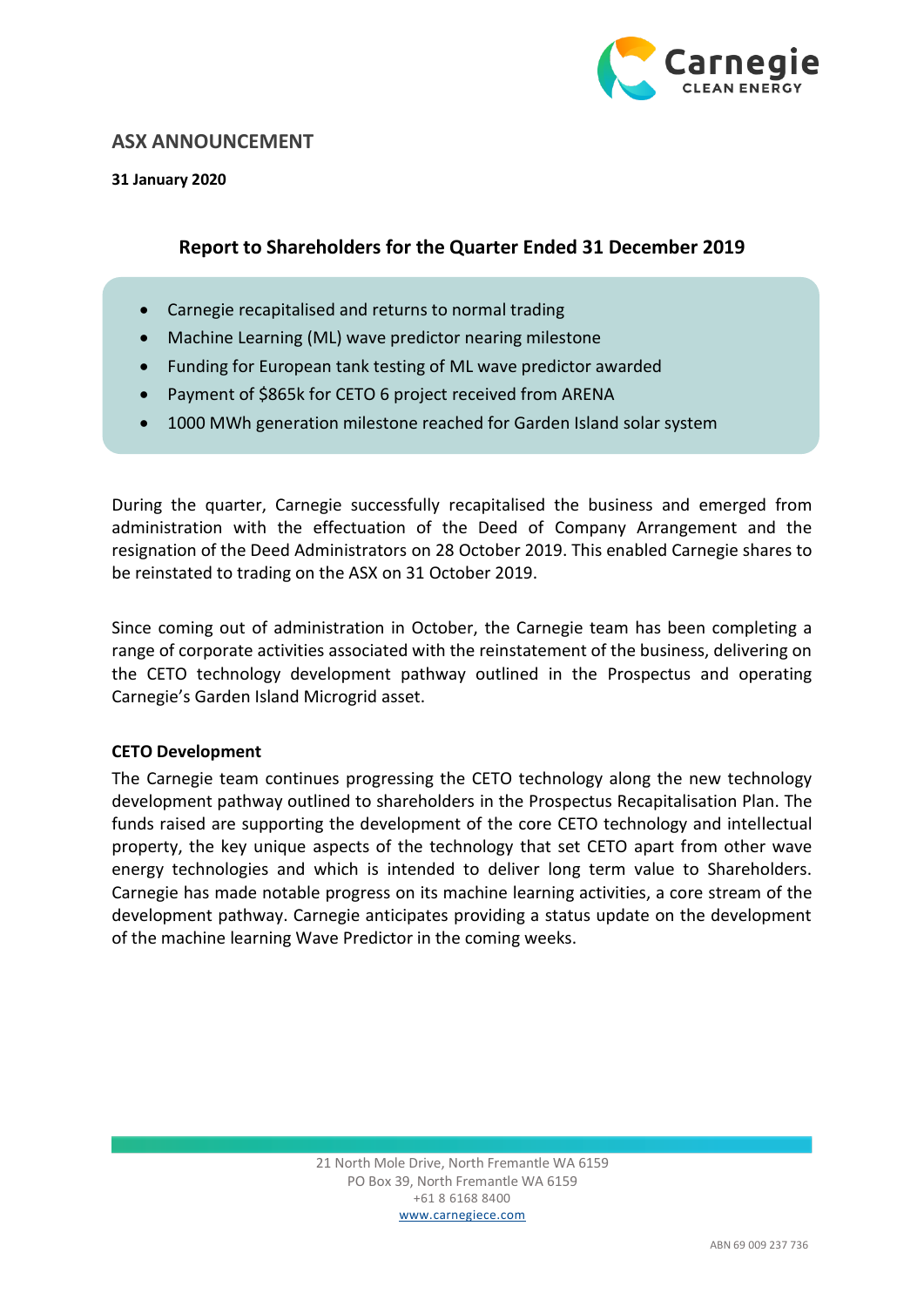



*Screenshot of the Wave Predictor visualisation tool*

Carnegie was pleased to be awarded 2 weeks of wave tank testing at the Cantabria Coastal and Ocean Basin in Spain, funded through the European funded Marinet2 program which provides transnational access to key infrastructure across Europe in order to support the research, development and testing of Offshore Renewable Energy systems. This is Carnegie's third successful application to the Marinet program. Carnegie's funded tank testing program, expected to take place in approximately April-May, is an important step in the ongoing machine learning activities outlined in the Prospectus. The award of this free access allows Carnegie to complete this key task at a significantly reduced cost.



*The wave tank in Cantabria, Spain*

In addition to progressing the core CETO technology, Carnegie continues developing the noncore technology pathway through a range of collaborative projects. The non-core technology

> 21 North Mole Drive, North Fremantle WA 6159 PO Box 39, North Fremantle WA 6159 +61 8 6168 8400 www.carnegiece.com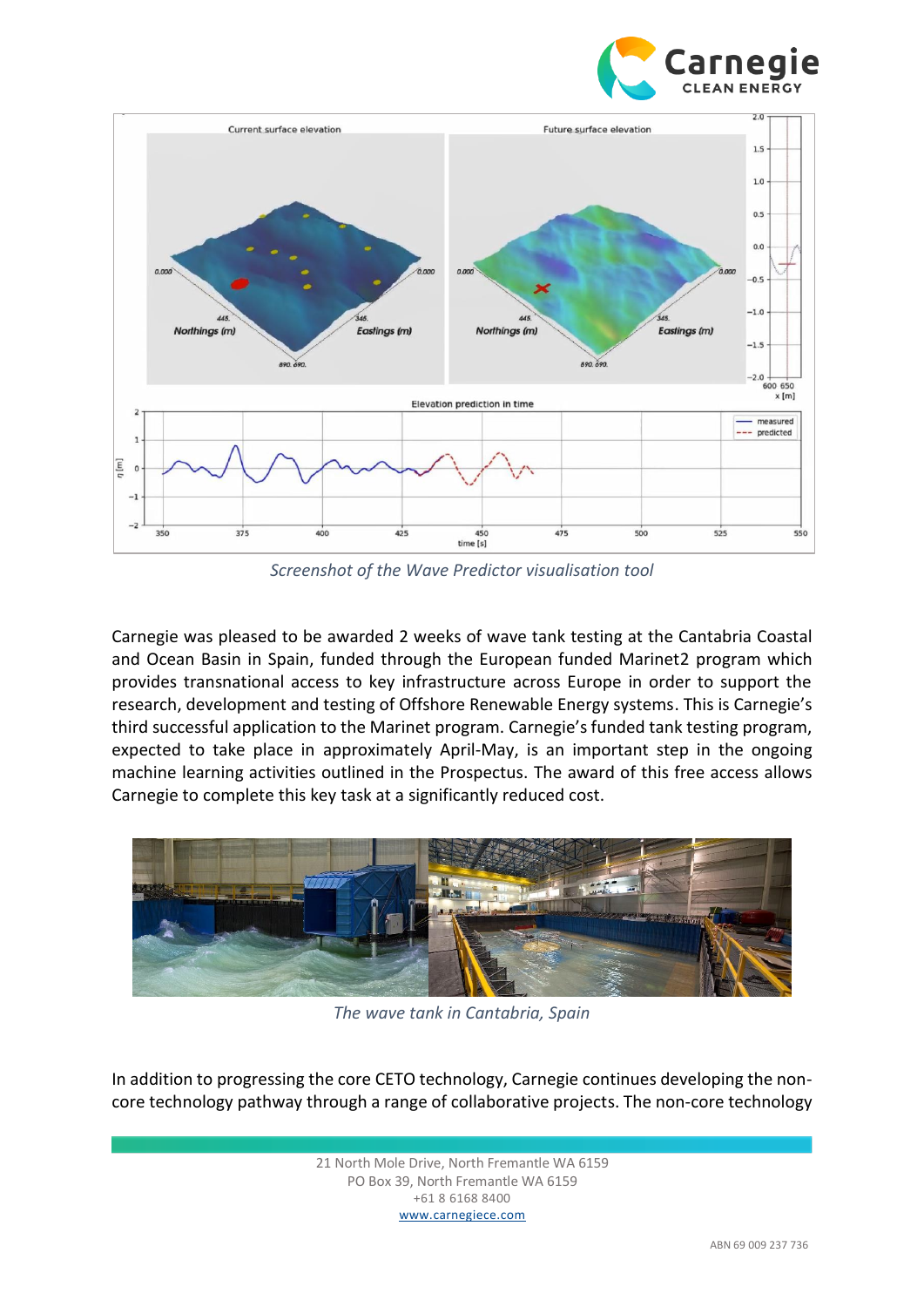

pathway includes technologies which will be utilised by Carnegie but are generally products (or services) that are developed externally and more broadly utilised across the industry. This includes technologies such as novel foundation solutions, quick-connect moorings and connectors, offshore cables, novel construction materials and more. Whilst the CETO technology will benefit from advancements in these sectors, these are not core aspects of the CETO technology in terms of delivering shareholder value. As such, Carnegie's approach is to engage with the wider sector to inform and support these activities without committing significant shareholder funds. Carnegie participates in many of these projects to represent the industry requirements and also benefits from the outputs through the use of CETO as a case study.

During the quarter, one of the Projects that Carnegie is participating in to develop non-core technologies was awarded grant funding. Wave Energy Scotland (WES) recently awarded funding to Subsea Riser Product's (SRP) Rocksteady WEC Mooring and Electrical Connection Project which Carnegie is a paid participant and aims to demonstrate the feasibility of a variant of one of Subsea Riser Products' connector for wave energy converters. SRP supplied connectors for the CETO 5 array.



*The SRP designed CETO 5 connector (red component in centre) during onshore testing, 2015*

Carnegie also continues to participate in wider industry clusters and projects including its role as a member of the Australian Ocean Energy Group and a participant in the \$300m+ Blue Economy Cooperative Research Centre (CRC). During the quarter, Carnegie participated in the Australian Ocean Energy Group's invitation only Ocean Energy Market Development Summit. At the end of January, Carnegie also participated in the inaugural workshop of the Blue Economy CRC which brought participants together to identify and pursue opportunities to address the challenges the CRC has been funded to address over the next 10 years, namely offshore food and energy production.

> 21 North Mole Drive, North Fremantle WA 6159 PO Box 39, North Fremantle WA 6159 +61 8 6168 8400 www.carnegiece.com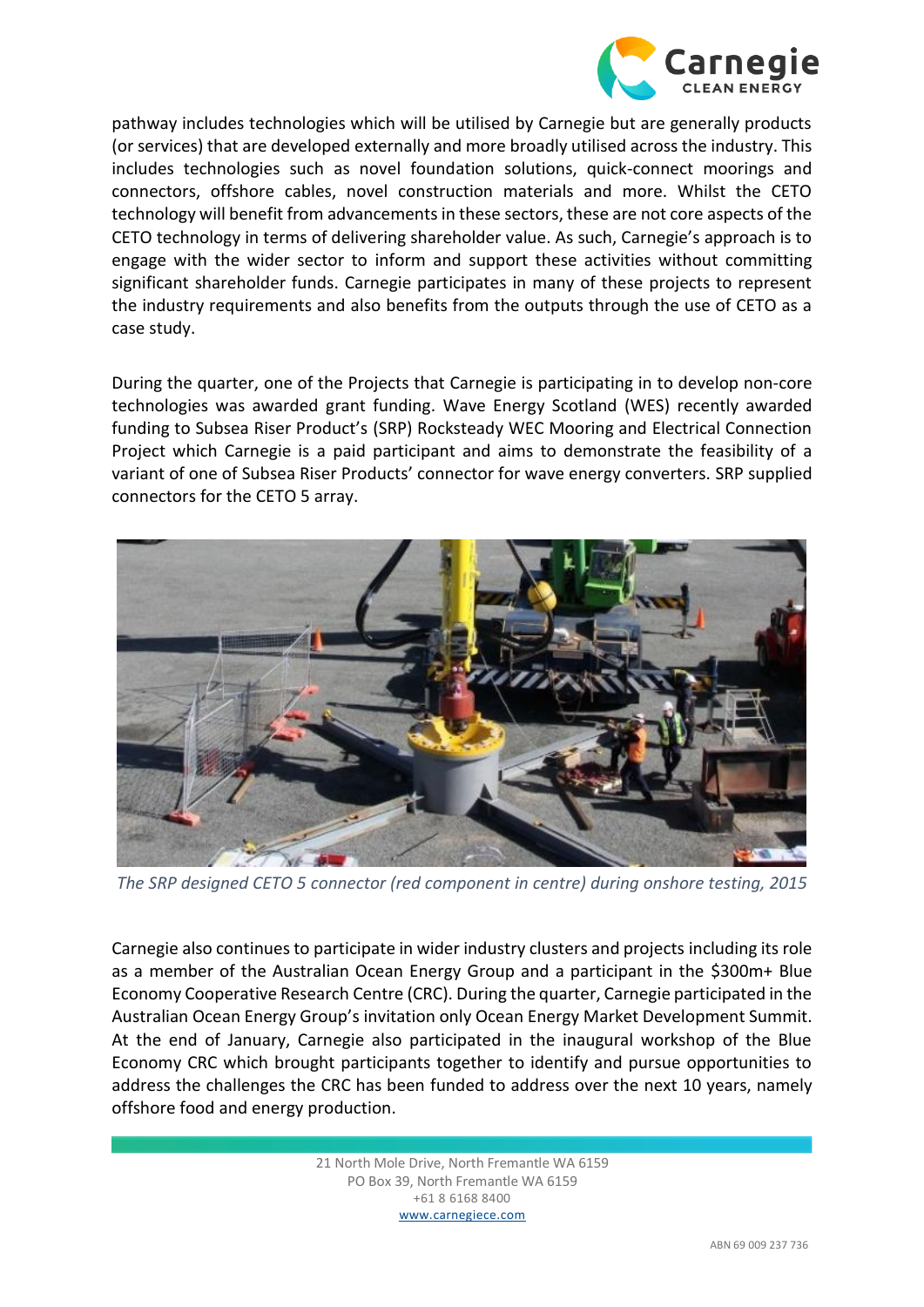



*Blue Economy CRC Participant Workshop: Carnegie's CEO on the international expert panel (left); 140 participants in workshop mode in the Hobart Convention Centre (right)*

During the quarter, Carnegie also received \$865k from ARENA as the final payment for the previous CETO 6 Project.

Carnegie's planned recruitment process is ongoing and is bringing additional expertise into the Engineering team. A new recruit started in January with expertise in machine learning and control, significantly increasing Carnegie's capacity in this area.

### **Garden Island Microgrid**

During the quarter, Carnegie's 100% owned Garden Island Microgrid achieved the significant milestone of delivering over 1000 MWh of clean, renewable energy to Department of Defence on Garden Island. All of the revenue from the sale of energy from this asset, post effectuation of the DOCA, comes directly to Carnegie.



*Carnegie's Garden Island solar array*

21 North Mole Drive, North Fremantle WA 6159 PO Box 39, North Fremantle WA 6159 +61 8 6168 8400 www.carnegiece.com